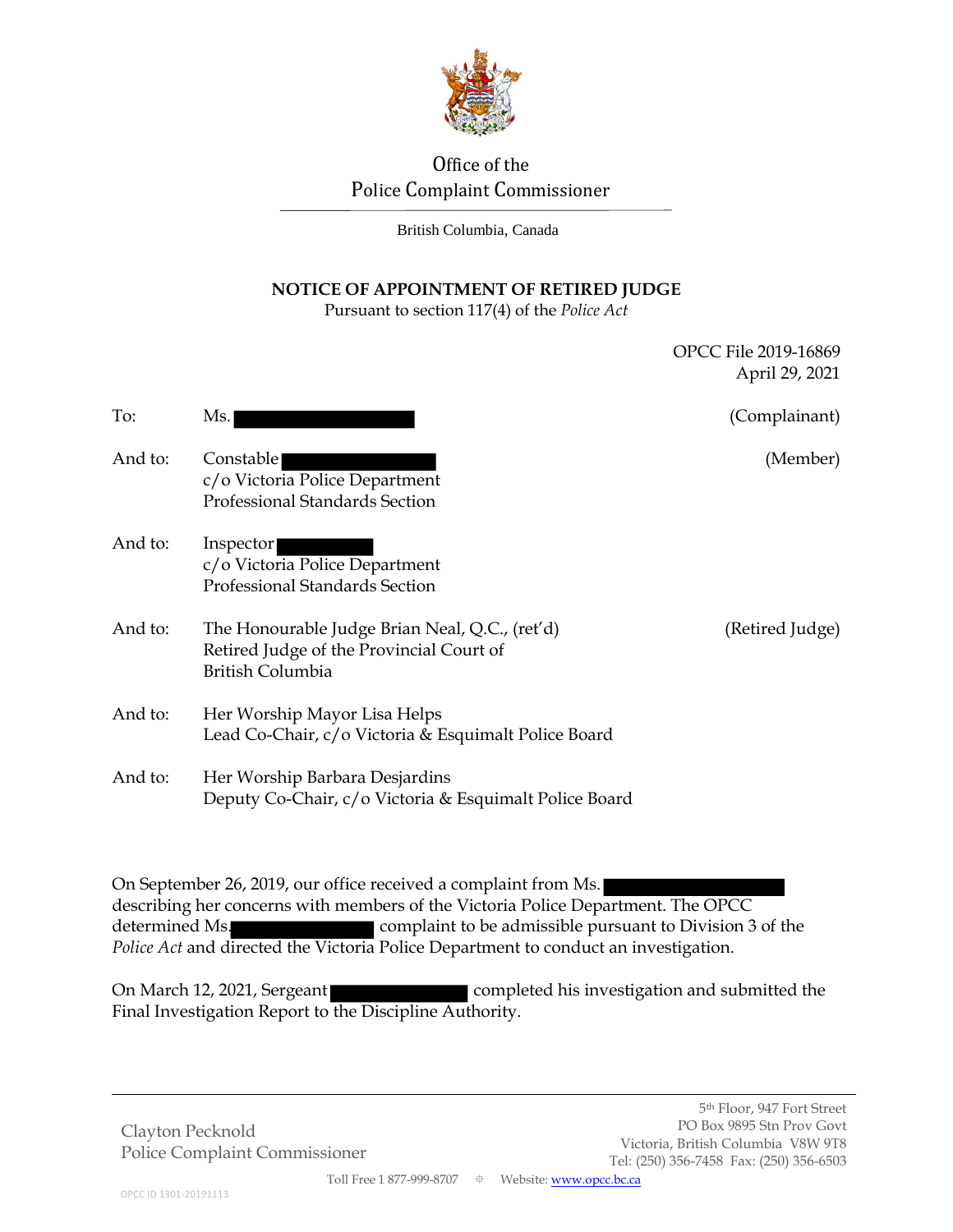Page 2 April 29, 2021 OPCC 2019-16869

On March 30, 2021, Inspector issued his decision pursuant to section 112 in this matter. Specifically, Inspector identified three allegations of misconduct against Constable **Constable Constable and Constable He determined that the** allegation of *Neglect of Duty* pursuant to section 77(3)(m)(ii) of the *Police Act* against Constable , Constable **and Constable and Constable did not appear to be substantiated.** Inspector further determined that the allegations of *Discourtesy* and *Abuse of Authority* pursuant to sections 77(3)(g) and 77(3)(a)(iii) of the *Police Act* did not appear to be substantiated against Constable **and Constable 1, Constable 1, and Constable** 

Pursuant to section 117(1) of the *Police Act*, having reviewed the allegation and the alleged conduct in its entirety, I consider that there is a reasonable basis to believe that the decision of the Discipline Authority is incorrect with respect to the allegation of *Neglect of Duty* against Constable

#### **Background**

On August 24, 2019, Ms. **a**woke to find her former partner, Mr. standing in her bedroom. Mr. **then physically and sexually assaulted Ms.** In an attempt to end the assault, Ms. The contract of the policy of his contract of the set of his contract of  $\mathbf{M}$ . residence, where he refused to leave her vehicle until she agreed to go up to his apartment. Mr. continued assaulting Ms. in his apartment. During this time, Mr. 's called 911 and reported banging and screaming in the apartment .

Ms. subsequently attempted to flee Mr.  $\blacksquare$  's apartment; however, Mr. caught up to her in the building stairwell and dragged her towards her vehicle. When Ms refused to enter her vehicle and began walking away, Mr. the vehicle toward her at a high rate of speed and yelled at her to get in the vehicle. Ms. entered the vehicle, and Mr drove away from the residence and ultimately drove the vehicle down a flight of stairs and was unable to proceed further.

Mr. and Ms returned on foot to Mr. 's apartment building, where they were met by Constable **and** , Constable **and** , Constable **and** and Reserve Constable in the parking lot. The members spoke to Ms. and determined that they did not have reasonable grounds to arrest Mr. Ms. s arrival at her home, her mother observed injuries and called for an ambulance. The BC Ambulance Service transported Ms. to the hospital and requested that the Saanich Police Department attend. The Saanich Police Department attended at the hospital and opened a criminal investigation which resulted in criminal convictions against Mr. .

> Office of the Police Complaint Commissioner

> > British Columbia, Canada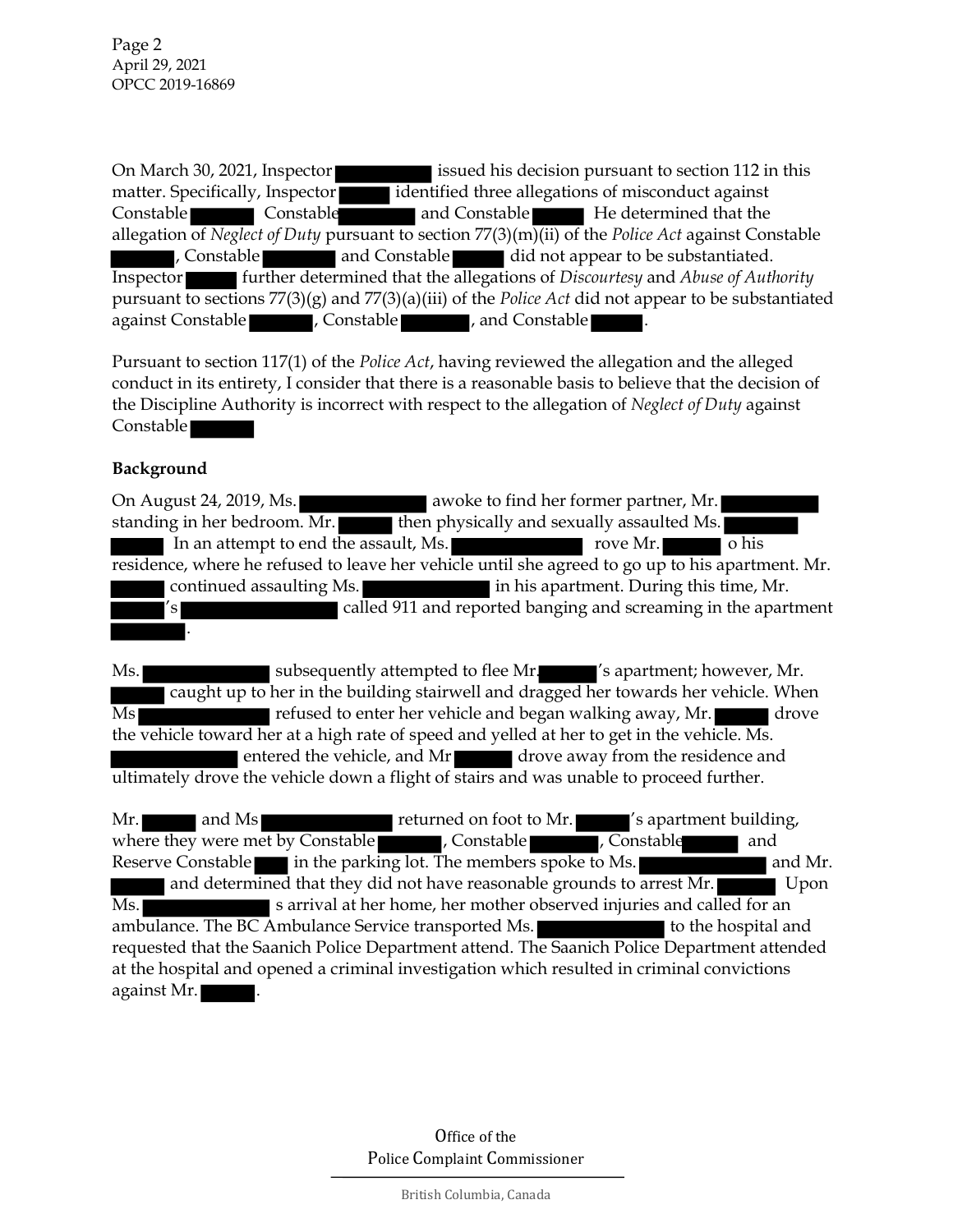## **DA Decision**

With respect to the allegation of *Neglect of Duty*, Inspector **considered whether the** officers failed to conduct a reasonable domestic assault investigation – specifically by failing to adequately separate Ms.  $\blacksquare$ , failing to canvas Ms.  $\blacksquare'$  is genuine consent to remain with Mr.  $\Box$ , failing to observe Ms.  $\Box$  sinjuries, and failing to remain on scene until she had safely departed. Inspector concluded that the officers conducted a reasonable investigation, consistent with policy and law, and that they did not neglect their duty.

## **OPCC Decision, Section 117 of the** *Police Act*

Based on the evidence in the Final Investigation Report, I am of the view that the Discipline Authority erred in not assessing Constable **obligation** to conduct a risk-focused investigation in a manner consistent with VicPD policy, the provincial Violence Against Women in Relationships (VAWIR) policy, and mandatory domestic violence training. In my view, in light of Constable awareness of a no contact condition between Ms. and Mr.  $\blacksquare$  except with her express consent, and Mr.  $\blacksquare$  s criminal history, Constable did not adequately assess the risk Mr. **posed to Ms. Further, I**. Further, I am of the view that, considering the context of a serious domestic violence investigation, the Discipline Authority did not employ a sufficiently high standard of care in his overall assessment of Constable  $\blacksquare$ 's conduct.

Therefore, pursuant to section 117(4) of the *Police Act* and based on a recommendation from the Associate Chief Justice of the Supreme Court of British Columbia, I am appointing the Honourable Judge Mr. Brian Neal, Q.C., retired Provincial Court Judge, to review this matter and arrive at his own decision based on the evidence.

Pursuant to section 117(9), if the appointed retired judge considers that the conduct of the member appears to constitute misconduct, the retired judge assumes the powers and performs the duties of the discipline authority in respect of the matter and must convene a discipline proceeding, unless a prehearing conference is arranged. The allegations of misconduct set out in this notice reflect the allegations listed and/or described by the Discipline Authority in their decision pursuant to section 112 of the *Police Act*. It is the responsibility of the retired judge to list and/or describe each allegation of misconduct considered in their decision of the matter pursuant to section 117(8)(c) of the Act. As such, the retired judge is not constrained by the list and/or description of the allegation as articulated by the Discipline Authority.

The Office of the Police Complaint Commissioner will provide any existing service records of discipline to the Discipline Authority to assist him or her in proposing an appropriate range of disciplinary or corrective measures should a pre-hearing conference be offered or a disciplinary proceeding convened. If the retired judge determines that the conduct in question does not constitute misconduct, they must provide reasons and the decision is final and conclusive.

> Office of the Police Complaint Commissioner